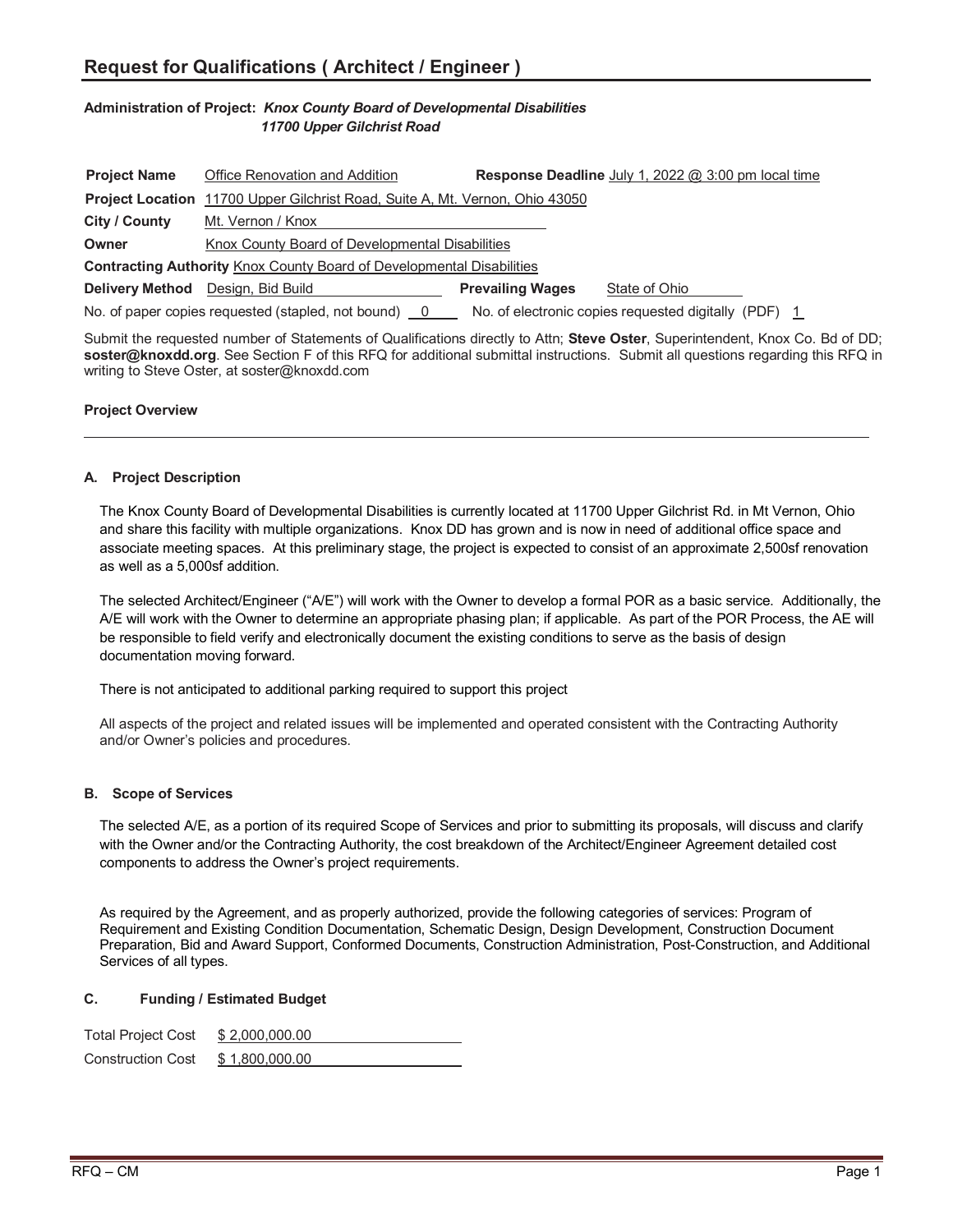# **D. Anticipated Schedule**

| <b>Professional Services Start</b> | 08/22                                                      | Substantial Completion of all Work     | <u>12/23</u>  |
|------------------------------------|------------------------------------------------------------|----------------------------------------|---------------|
| Construction Notice to Proceed     | 12/22<br><u> The Communication of the Communication of</u> | <b>Professional Services Completed</b> | 2/24<br>_____ |

# **E. Basic Service Providers Required:**

| Lead AE Discipline:    | <b>Architecture</b>                                      |
|------------------------|----------------------------------------------------------|
| Secondary Disciplines: | <b>Survey and Civil Engineering</b>                      |
|                        | <b>Structural Engineering</b>                            |
|                        | Mechanical, Electrical, Plumbing, Technology Engineering |

### **F. Evaluation Criteria for Selection**

#### **Selection Criteria:**

- Demonstrated ability to meet Owner's programmed project vision, scope, budget, and schedule on previous projects.
- Previous experience compatible with the proposed project (e.g., type, size).
- Relevant past work of prospective firm's proposed consultants.
- Past performance of prospective firm and its proposed consultants.
- Qualifications and experience of individuals directly involved with the project.
- Proposer's previous experience (numbers of projects, sizes of projects) when working with its proposed consultants.
- Proximity of prospective firms to the project site.
- Proposer's apparent resources and capacity to meet the needs of this project.

#### Short List:

Each firm responding to this RFQ will be evaluated and selected based on its qualifications and the qualifications and experience of the particular individuals identified as the candidate's proposed team for the Project. After evaluating the responses to this RFQ, the Contracting Authority will rank the responding firms that it considers to be the most qualified.

The highest-ranking firm will be given the opportunity to meet with the Contracting Authority / Owner to clarify any questions and expectations regarding their scope of services.

After this meeting, the highest-ranking firm will enter into contract negotiations with the Contracting Authority / Owner

### **Estimated Basic Fee Range: 7.5% - 8.25%**

If an agreement cannot be reached, then the Contracting Authority / Owner may move to the next highest ranked candidate.

### Cancellation and Rejection:

The Contracting Authority reserves the right to reject all proposals and cancel at any time for any reason this solicitation, any portion of this solicitation or any phase of the Project. The Contracting Authority shall have no liability to any proposer arising out of such cancellation or rejection. The Contracting Authority reserves the right to waive minor variations in the selection process.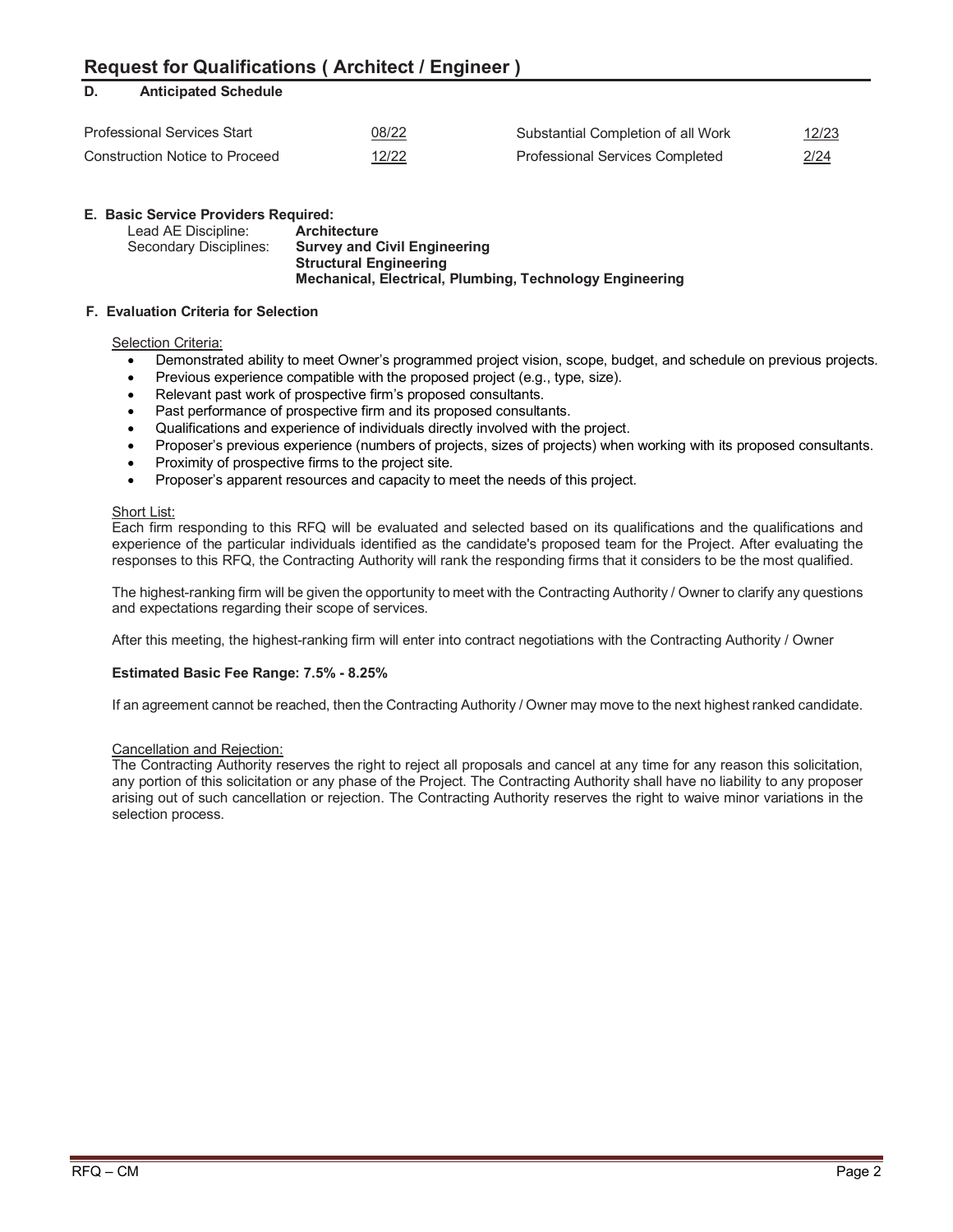#### **F. Submittal Instructions**

Firms are able to utilize any presentation format that they desire to submit the RFQ documentation requested.

Electronic submittals should be combined into one PDF file with your firm's name and "Knox County DD – Office Renovation and Addition" as the title. Use the "print" feature of Adobe Acrobat Professional or similar software for creating a PDF rather than using a scanner. If possible, please reduce the file size of the PDF. In Adobe Acrobat Professional, go to Advanced, then PDF Optimizer. Deliver via email if file size permits, or hand deliver a USB drive to the office of the Architect.

Paper copies of the Statement of Qualifications will not be accepted. The Contracting Authority may request, at a later date, a paper copy and will need to be furnished by the submitter upon request.

Facsimile of the Statement of Qualifications will not be accepted.

Firms are requested to identify professional registrations, memberships and credentials including but not limited to: LEED GA, LEED AP, LEED AP+, CCCA, CCM, CCS, CDT, DBIA, CPE, and any other appropriate design and construction industry credentials.

Submitting Firms will not be graded on a numerical scale with a formal grading sheet. Grading criteria is shown on the following sheet for reference. This reflects general review items that will be taken into consideration during the final selection process.